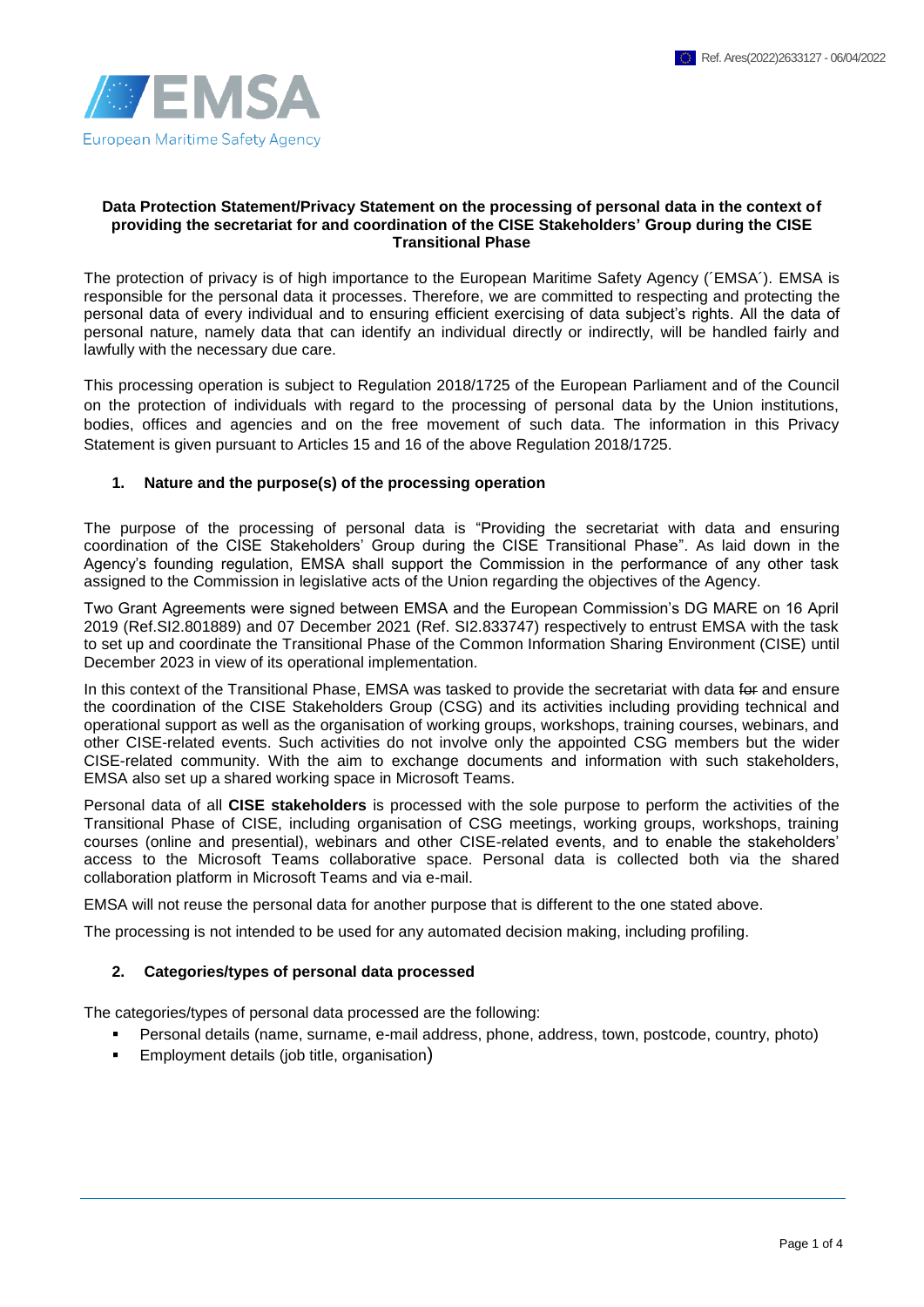# **3. Processing the personal data**

The processing of the personal data is carried out under the responsibility of the Head of Department 2, Safety, Security and Surveillance, acting as delegated EMSA data controller.

Personal data are processed by EMSA designated staff involved in the CISE project.

## **4. Access to and disclosure of personal data**

Personal data is disclosed to the following recipients:

The information concerning the secretariat and coordination of the CISE Stakeholders' Group during the CISE Transitional Phase will only be shared with people in charge of such measures on a need-to-know basis. The data are not used for any other purposes nor disclosed to any other recipient.

The information in question will not be communicated to third parties, except where necessary for the purpose(s) outlined above.

Any transfer to third countries is under the following safeguards:

United States - Standard Contractual Clauses within the framework contract.

EMSA uses Microsoft Teams as communication platform among CISE Stakeholders. For further reference, please consult: *Update in the Notification to the Data Protection Officer of the Recording of Processing Activity*  for the usage of Microsoft Teams and Skype for Business (Article 31 Regulation (EU) 2018/1725) *[Ares\(2020\)4165662](https://webgate.ec.testa.eu/Ares/document/show.do?documentId=080166e5d257a2d9×tamp=1648809862284)*.

### **5. Protecting and safeguarding personal information**

EMSA implements appropriate technical and organisational measures in order to safeguard and protect personal data from accidental or unlawful destruction, loss, alteration, unauthorised disclosure of, or access to them.

All personal data for the secretariat and coordination of the CISE Stakeholders' Group during the CISE Transitional Phase are stored in secure IT applications according to the security standards of the Agency as well as in specific electronic folders accessible only to the authorised recipients. Appropriate levels of access are granted individually only to the above recipients.

Paper documents are kept in safe cupboards in the offices of the responsible Officer and the key for each cupboard is held individually by each responsible Officer.

### **6. Access, rectification, erasure or restriction of processing of personal data**

Data subjects have the right to access, rectify, erase, and receive their personal data, as well as to restrict and object to the processing of the data, in the cases foreseen by Articles 17 to 24 of the above Regulation 2018/1725.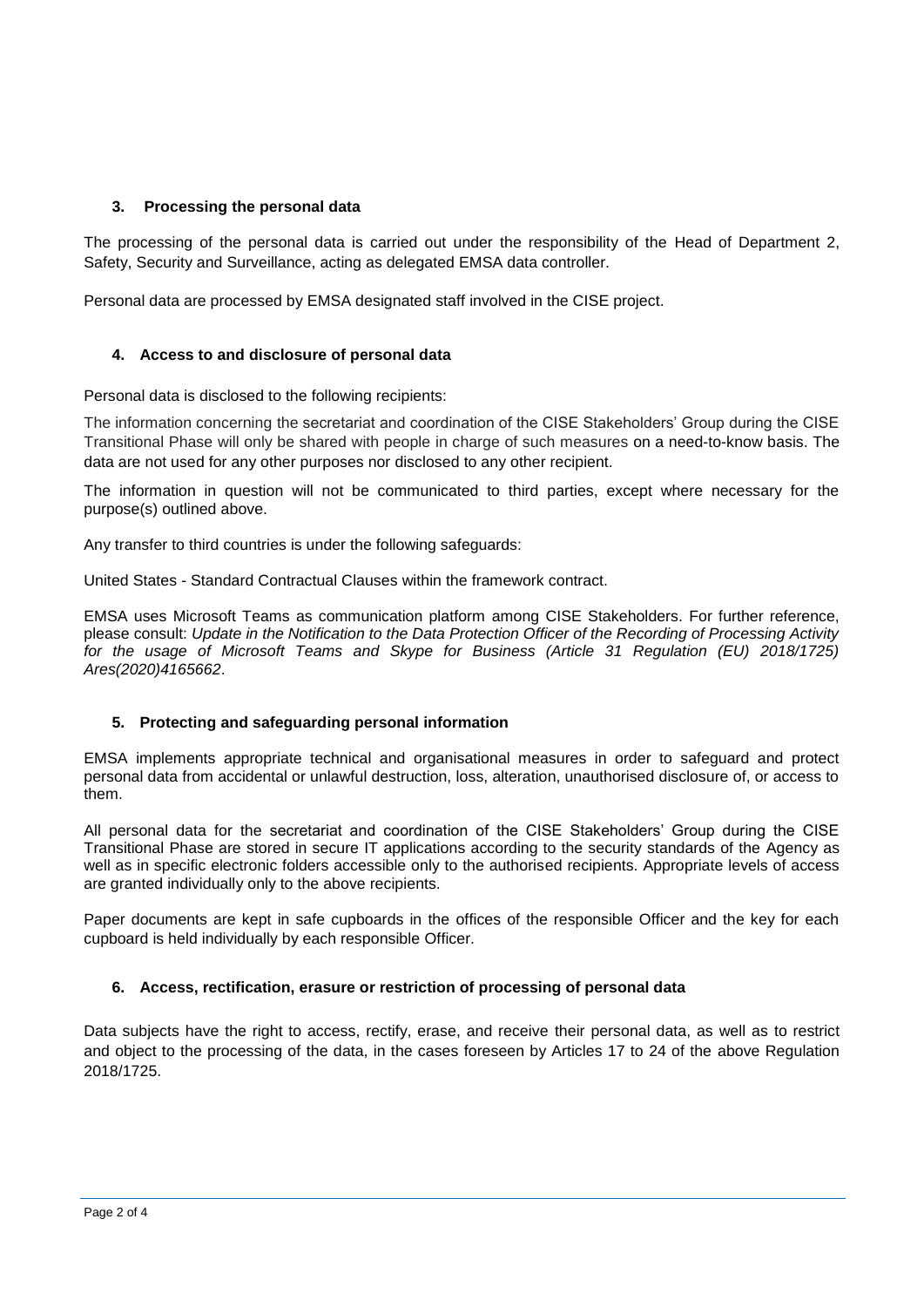If data subjects would like to exercise any of these rights, they should send a written request explicitly specifying their query to the delegated data controller. Head of Department 2, Safety, Security and Surveillance.

The right of rectification can only apply to inaccurate or incomplete factual data processed within the context of providing secretariat and coordination of the CISE Stakeholders' Group during the CISE Transitional Phase.

The above requests will be answered without undue delay, and in any event within one month of receipt of the request. However, according to article 14 (3) of the above Regulation 2018/1725, that period may be extended by two further months where necessary, taking into account the complexity and number of the requests. EMSA shall inform the data subject of any such extension within one month of receipt of the request, together with the reasons for the delay.

## **7. Legal basis for Data processing**

Processing is based on Article 5 (a) of the Regulation 2018/1725 of the European Parliament and of the Council on the protection of individuals with regard to the processing of personal data by the Union institutions, bodies, offices and agencies and on the free movement of such data.

The task attributed to EMSA is stated in Article 2(2)(d) of Regulation (EC) No 1406/2002 establishing a European Maritime Safety Agency, "The Agency shall support the Commission in the performance of any other task assigned to the Commission in legislative acts of the Union regarding the objectives of the Agency", further defined in the following documents:

- the Grant Agreement for "Setting up and enabling the transition phase to CISE Operations" (agreement number SI2.801889)
- the Grant Agreement for "Common Information Sharing Environment (CISE) transition" (agreement number SI2.833747)
- the "CISE Transitional Phase: Governance Structure" document agreed by The Member
- States Experts Sub-Group on the Integration of Maritime Security and Surveillance (MSeG)
- the "CISE Transitional Phase: Activities" document agreed by MSeG.

### **8. Storing Personal data**

EMSA does not keep personal data longer than necessary for the purpose for which that personal data is collected.

The data will be only retained for a maximum period of 5 years in accordance with EMSA Records Management Policy and Procedure.

In the event of a formal appeal, all data held at the time of the formal appeal should be retained until the completion of the appeal procedures.

### **9. Data protection points of contact**

Should data subjects have any queries/questions concerning the processing of personal data, they should address them to the data controller, Head of Department 2, Safety, Security and Surveillance under the following mailbox: [mss@emsa.europa.eu.](mailto:mss@emsa.europa.eu)